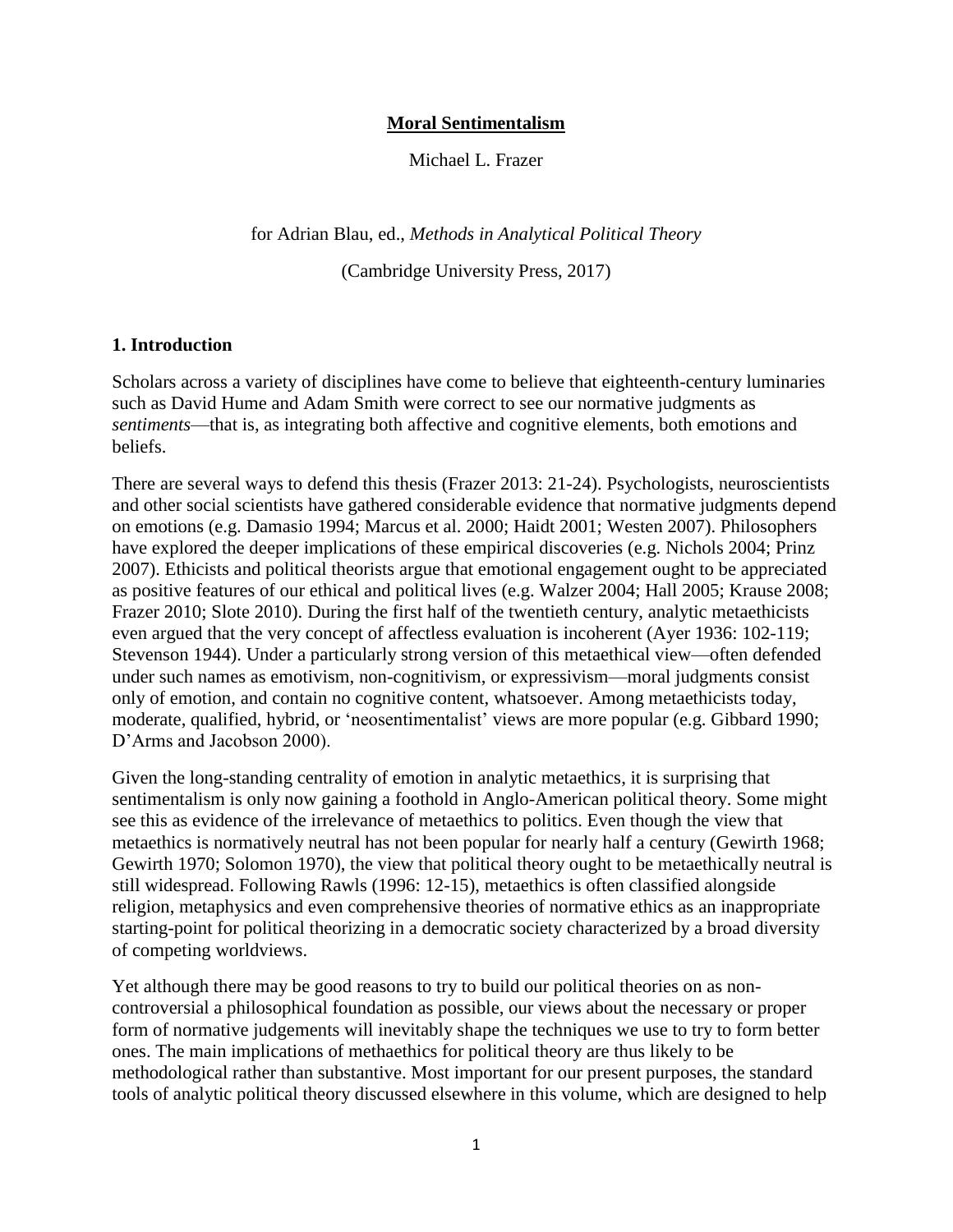us formulate sound and valid arguments rather than to hone our emotional sensitivity, typically fail to speak to our sentiments.

The tension between the aspiration to make the standard methods of analytic political theory metaethically neutral and the likelihood that their appeal depends on some form of moral cognitivism can be felt throughout the present volume. In the chapter on thought experiments, for example, Brownlee and Stemplowska argue that 'what matters in thought experiments are not (or not exclusively) raw affective states.' Despite appearances to the contrary, they claim that this view is compatible with a 'sophisticated version of non-cognitivism', one which 'accepts that, even if moral judgment is ultimately a matter of affective states, there is nonetheless a plausible distinction to be drawn between raw affective states and "gardened" or reflective ones' (p. xx). Indeed, sentimentalists have rarely thought that one ought to follow one's immediate moral feelings, but instead must undertake a process of reflective correction in which all one's moral sentiments are progressively put under the test of their own evaluative scrutiny (Frazer 2010).

Later in their chapter, however, Brownlee and Stemplowska defend the permissibility of what they call 'imaginatively opaque' thought experiments—scenarios in which it is impossible to engage empathetically with the impossible situations in which the protagonists find themselves—on the grounds that 'experiments are not "run" (simply) to establish how we (the experimenters) would *feel*, but to establish what we may plausibly *think*' (p. XX). Purely cognitive consideration of characters with whom empathy is impossible may allow for the formation of proper normative judgments if evaluation is a matter of pure reason, but this imaginative opacity will prevent proper judgement under most sentimentalist theories.

If the standard methods of analytic normative theory are indeed less attractive under a sentimentalist theory than they are under a cognitivist one, then the committed sentimentalist is left with at least three options. Most emotivists in the first half of the twentieth century believed that only analytic methods qualified as philosophical. Since analytic techniques could never vindicate normative claims, normative evaluation could not be a legitimate part of philosophy. Of course, considerations of professional survival make this option rather unattractive to normative theorists. Fortunately for us, in the second half of the twentieth century normative moral and political philosophy came to establish themselves as important subfields in even the most analytic philosophy departments.

Second, the standard techniques of analytic normative theory could be reinterpreted in ways that make them a better fit with sentimentalism. Even if most analytic philosophers believe that they are only in the business of constructing sound and valid arguments, they may succeed in improving their readers' normative judgments by encouraging psychologically holistic selfscrutiny, sparking empathy with other's emotional experiences, and increasing sensitivity to the affectively salient features of collective life. I have argued elsewhere that Rawls (1999) succeeds in engaging our moral sentiments in exactly these ways, and that his theory of justice is far more sentimentalist than Rawls himself ever acknowledges (Frazer 2007). Many of the most successful pieces of moral and political philosophy operate similarly; just think of the emotional power of Singer (1972) equating a nearby child drowning in a mud puddle with one dying from famine in Bangladesh. Yet since most affective effects of analytic philosophy are unintended byproducts of its usual methods, this alternative is unsuited for a chapter designed to provide a guide to the intentional practice of sentimentalist theory.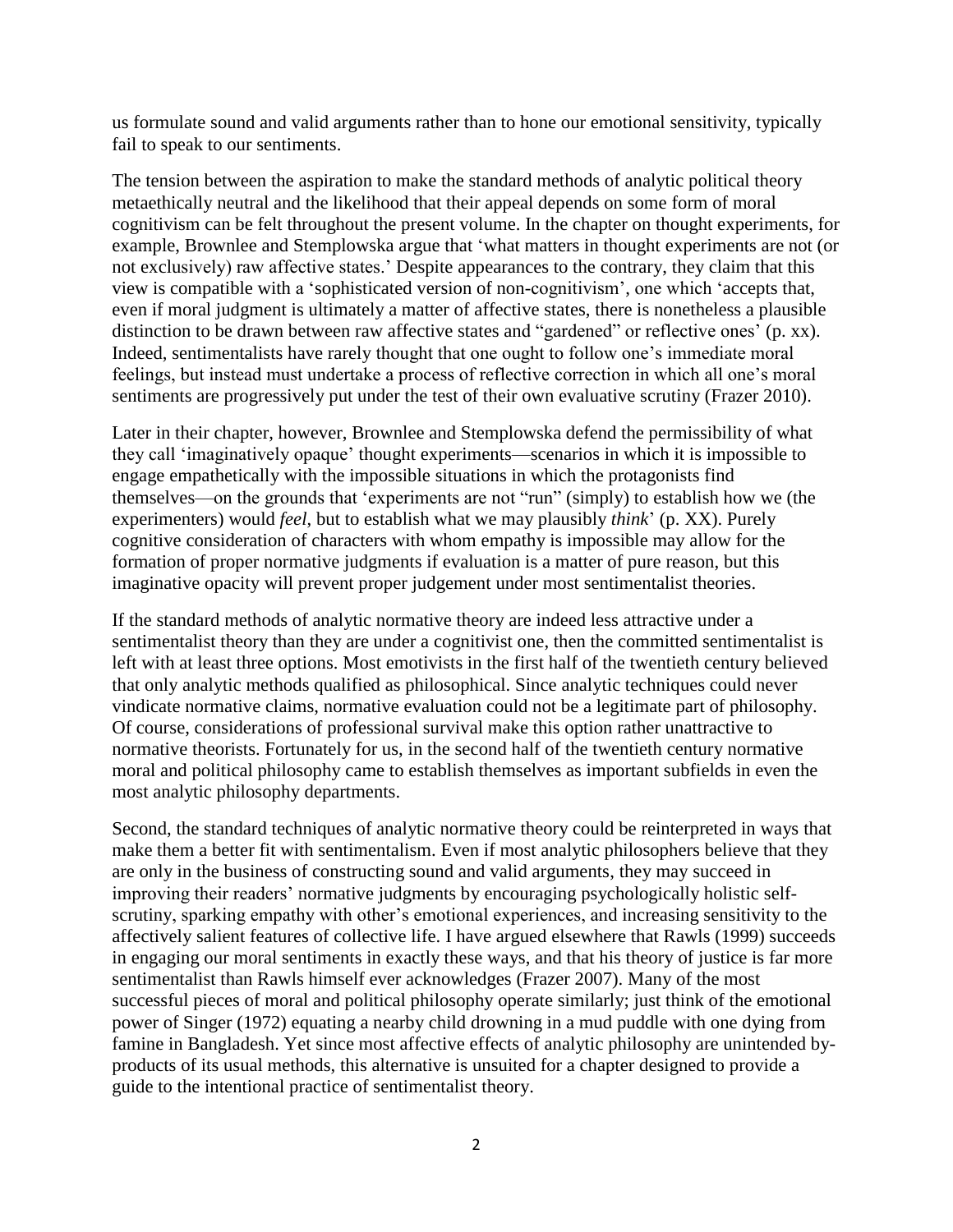Only sentimentalists who are willing to violate the conventions of contemporary philosophy will deliberately seek to evoke moral sentiments in their readers. As such, my focus here will be on a third alternative available to sentimentalists, who can make common cause with all those seeking to bring a greater diversity of methods and approaches to the practice of Anglo-American political theory.

Once we accept that political theory can be more than a matter of applied logic, we can consciously develop techniques designed to spark psychologically holistic reflection in our readers. Section 2 of this chapter will discuss the implications that sentimentalism should and should not have for our approach to normative political theory. Section 3 defends the permissibility of this theoretical approach against possible objections. Section 4 concludes by drawing on the work of Hume and Smith to provide concrete advice about how to apply sentimentalist techniques successfully.

# **2. Sentimentalist Theory and Impassioned Practice**

This is hardly the place to provide a full defense of sentimentalism on empirical, normative or conceptual grounds. Instead, let us assume, for the sake of argument, that sentimentalism in some form is true, or at least more plausible than the available alternatives. The obvious methodological response would seem to be an impassioned form of normative argumentation. Nussbaum, for one, suggests that conducting sentimentalist theory dispassionately gives the appearance of a 'peculiar sort of self-contradiction between form and thesis.' Consider, she suggests, an article that

argues that the emotions are essential and central in our efforts to gain understanding on any important ethical matter; and yet it is written in a style that expresses only intellectual activity and strongly suggests that only this activity matters for the reader in his or her attempts to understand. There might have been some interesting reason for writing this way; but usually, in cases of this kind, the whole issue had just not arisen. Such articles were written as they were because that was the way philosophy was being written, and sometimes because an emotive or literary style would have evoked criticism, or even ridicule (Nussbaum 1990: 21).

Nussbaum's argument would seem to suggest that there is at least a pro tanto reason for those convinced of the truth of moral sentimentalism to adopt different approaches to philosophical argumentation than those adopted by their cognitivist colleagues, one stemming from the desire to avoid contradiction between form and content. In order to avoid such contradictions, it can be argued that diverse philosophical positions require different investigative methods and modes of expression (Stewart 2013: 1-12, 159-170).

In fact, however, there is neither any logical entailment nor a strong empirical correlation between a commitment to moral sentimentalism and the adoption of a distinctively impassioned approach. Sentimentalists often draw a distinction between the proper practice of philosophy and the proper practice of everyday reflection, maintaining that it is not appropriate for philosophers to express or evoke moral sentiments, but only to discover the truth about them. As a result, one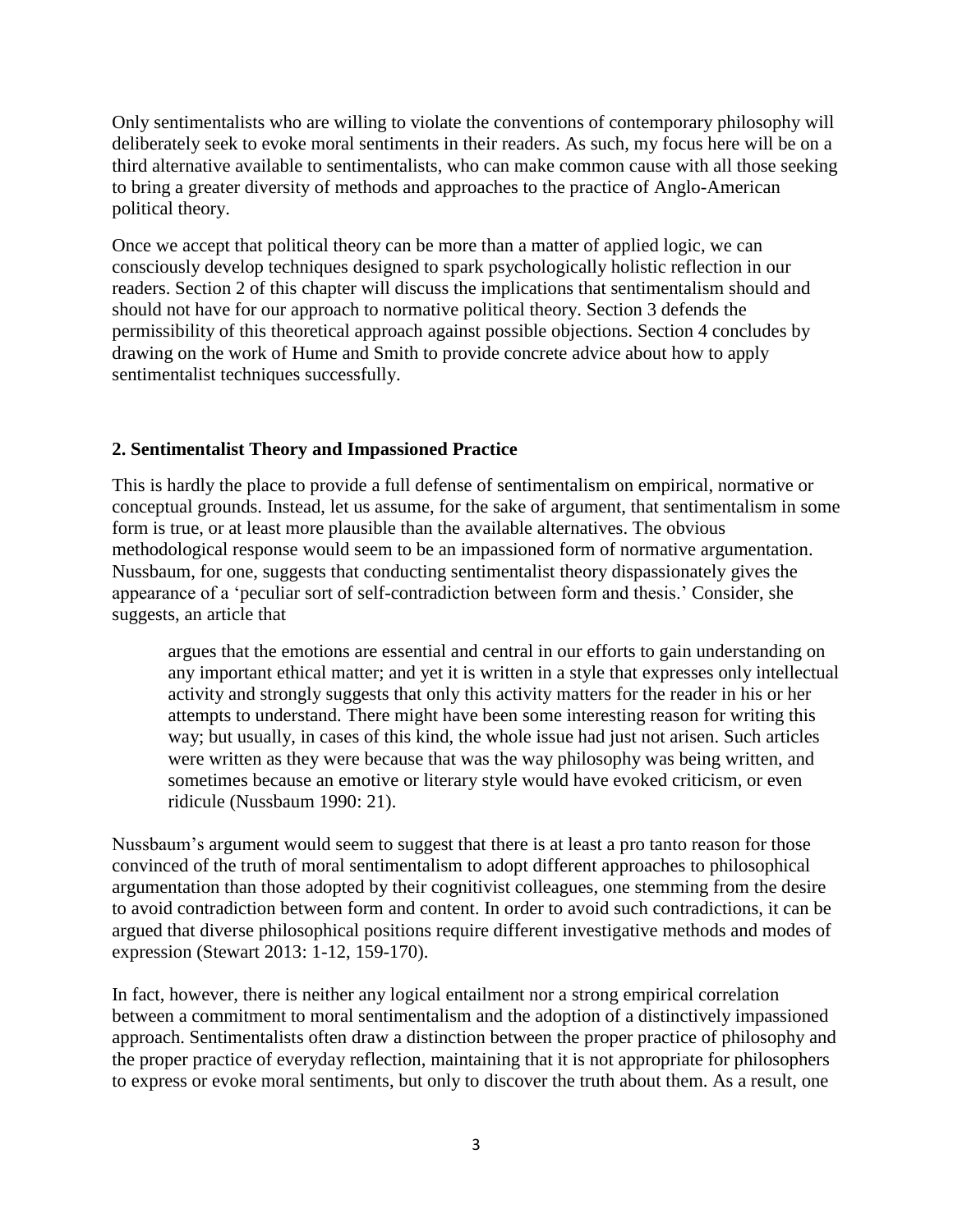might argue that while first-order practical reflection is and ought to be impassioned, secondorder philosophical investigation into the nature of this first-order reflection should not be.

There is considerable precedent for this sort of unemotional analysis of human emotion. While ancient philosophers may have disagreed about the proper place of passion in moral life, most agreed that the study of emotion was an important part of the philosophical enterprise, such as in the fields of rhetoric and poetics. Yet Aristotle's *Rhetoric* and *Poetics* are as dry as anything else in his corpus. Aristotle carefully examines the evocation of human emotion while failing to evoke any significant feelings in the reader (with the possible exception, depending on one's predilections, of intellectual excitement or boredom). The same dispassion can be found in the study of emotion by most experimental psychologists and sentimentalist metaethicists today. Hume is therefore guilty of no inconsistency when he insists in the *Treatise* that, when it comes to practical decision-making, 'reason is and ought only to be the slave of the passions' (1740/2000: 2.3.3.4, 226), while also complaining that too often in philosophy 'it is not reason, which carries the prize, but eloquence' (1740/2000: Intro.2, 3).

At the conclusion of the *Treatise*, however, Hume makes clear that 'were it proper in such a subject to bribe the reader's assent, or employ anything but solid argument', his seemingly dry anatomy of the moral sentiments is in fact 'abundantly supplied with topics to engage the affections' (1740/2000: 3.3.6.3, 394). In his later writings, Hume lost this reticence about engaging readers' affects, and used a wide variety of literary techniques in the attempt to do so (Frazer 2015).

Hume came to see that, if his readers fail to feel affective approbation for the moral sentiments that he is analyzing, his normative defence of these sentiments becomes merely descriptive. Since all evaluation contains an affective component, sentimentalist theory cannot be consistently normative without being impassioned. While there is no necessary connection between sentimentalism as such and the practice of impassioned theorizing, the conjunction of sentimentalism with a commitment to practising normative evaluation does require emotion.

If sentimentalists abide by the standard methods of analytic philosophy, they will only evoke affective approbation and disapprobation unintentionally, if at all. Their work may end up merely descriptive. Even worse, it might weaken our moral sentiments. Hume is deeply concerned that any moral sentiment can 'with facility, be refined away … in sifting and scrutinizing it, by every captious rule of logic, in every light or position, in which it may be placed' (Hume 1985: 482). To be sure, Hume holds that those who tamp down their moral sentiments in this way are indulging in a 'false philosophy', but even accurate philosophy may have similar results.

Although the minute moral distinctions that casuists draw are often unobjectionable when considered individually, the very process of coldly drawing distinction after distinction seems to desensitize both casuists and their audience to the properly affective features of moral life. Anyone who has ever sat through a dispassionate—or even downright cheerful—discussion by analytic ethicists of scenarios involving running over people with trolleys and resorting to cannibalism on lifeboats has to worry that standard analytic methods can have precisely this effect. Nor is this problem a new one: Seneca also objected to the logic-chopping playfulness of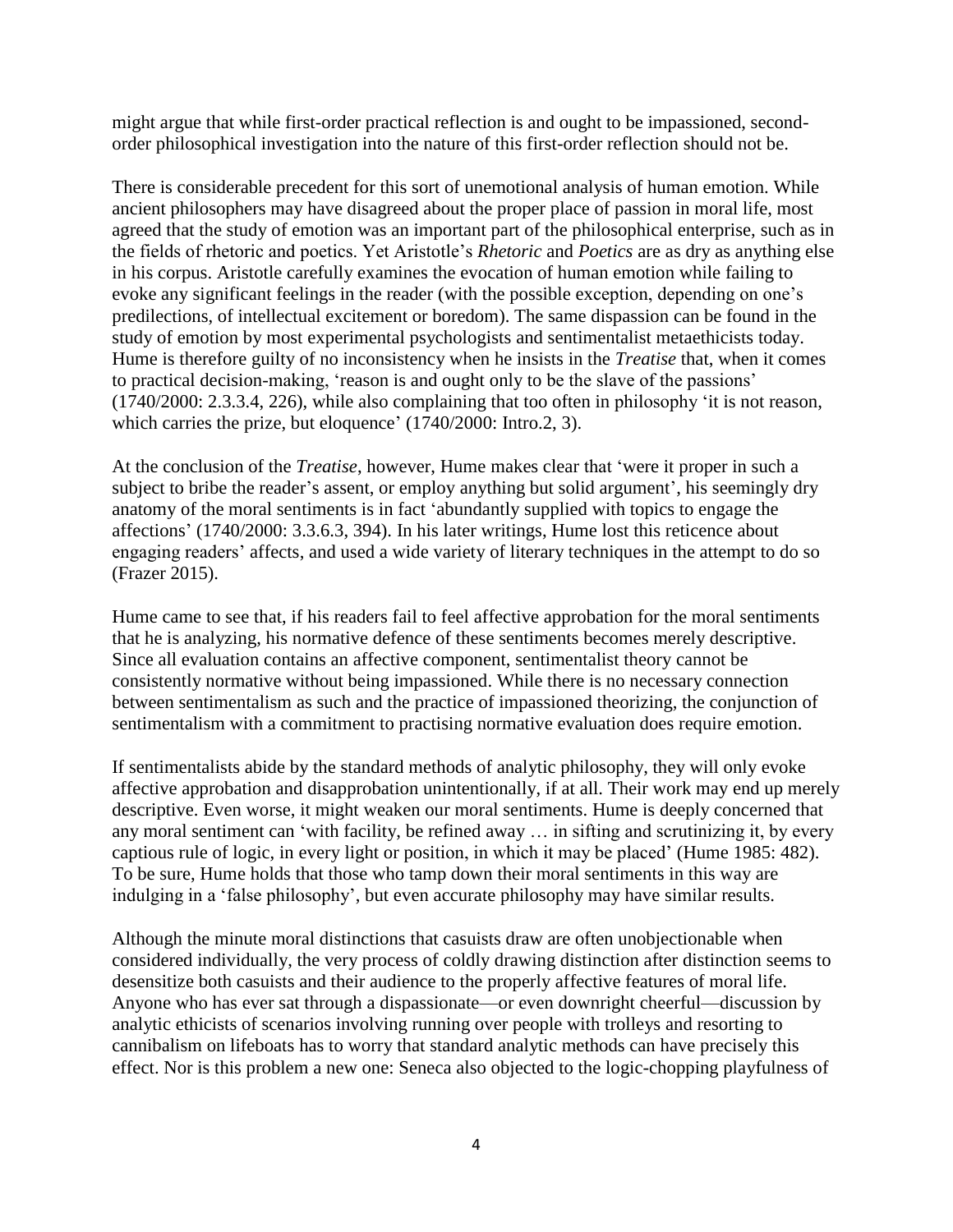the ethicists of his own day. 'It makes one ashamed', he writes, 'that men of our advanced years should turn a thing as serious as this into a game' (Seneca 2004: 97).

## **3. Objections to Impassioned Philosophy**

Before we can discuss practical techniques for successfully evoking moral sentiments in our readers, we have to address the argument that this is not an appropriate goal to be pursuing in the first place. I will focus on two important objections to the practice of impassioned philosophy: the objection from disciplinary distinctions, and the objection against manipulation.

### **3.1. The Objection from Disciplinary Distinctions**

There is a remarkable degree of methodological conservatism in most academic disciplines. The most common criticism of anyone violating local conventions is that their work is not 'real': not 'real philosophy', 'real political theory', and so on. If research resembles work done outside the academy rather than in an adjacent discipline, it may not even qualify as 'real scholarship'.

While the professional norms of each discipline may seem self-justifying to most of their practitioners, Applebaum (2000) observes that what creates an ethical justification for abiding by the duties of a particular profession is the importance of that profession for one's larger society. If a particular vocation serves no justifiable purpose, then the internal rules of that profession are not a legitimate branch of any larger ethical system. We're all better off without professional gladiators and professional torturers. The question is therefore whether the reigning standards of a given profession—such as the methodological norms of an academic discipline—aid in the achievement of a genuinely valuable social purpose.

The methodological standards governing analytic philosophy are less than a century old. The idea of a philosophy as a distinct discipline is slightly older. In the eighteenth century and earlier, philosophy was simply the search for general, nomothetic truth. As such, it included much of what we now call 'science', but still excluded activities that have something other than general truth as their aim—such as persuasive oratory and idiographic narrative, whether factual or fictional.

The principle that the search for general truth precludes the evocation of emotion has long had its defenders. Recall the young Hume's view that when discussing 'such a subject' it is inappropriate to 'employ anything but solid argument'.

Later, Smith contrasts three types of writing: narrative, didactic and rhetorical. Didactic discourse, of which philosophical writing is the paradigm, 'proposes to put before us the arguments on both sides of the question in their true light, giving each its proper degree of influence, and has it in view to persuade no farther than the arguments themselves appear convincing'. By contrast, rhetorical discourse 'endeavors by all means to persuade us, and for this purpose it magnifies the arguments on the one side and diminishes or conceals that might be brought' on the other. The goal of a didactic discourse is primarily instruction, and only secondarily persuasion; the goal of rhetoric is persuasion and 'instruction is considered only so far as it is subservient to persuasion, and no farther' (Smith 1985: 12, i.149-150, p. 62).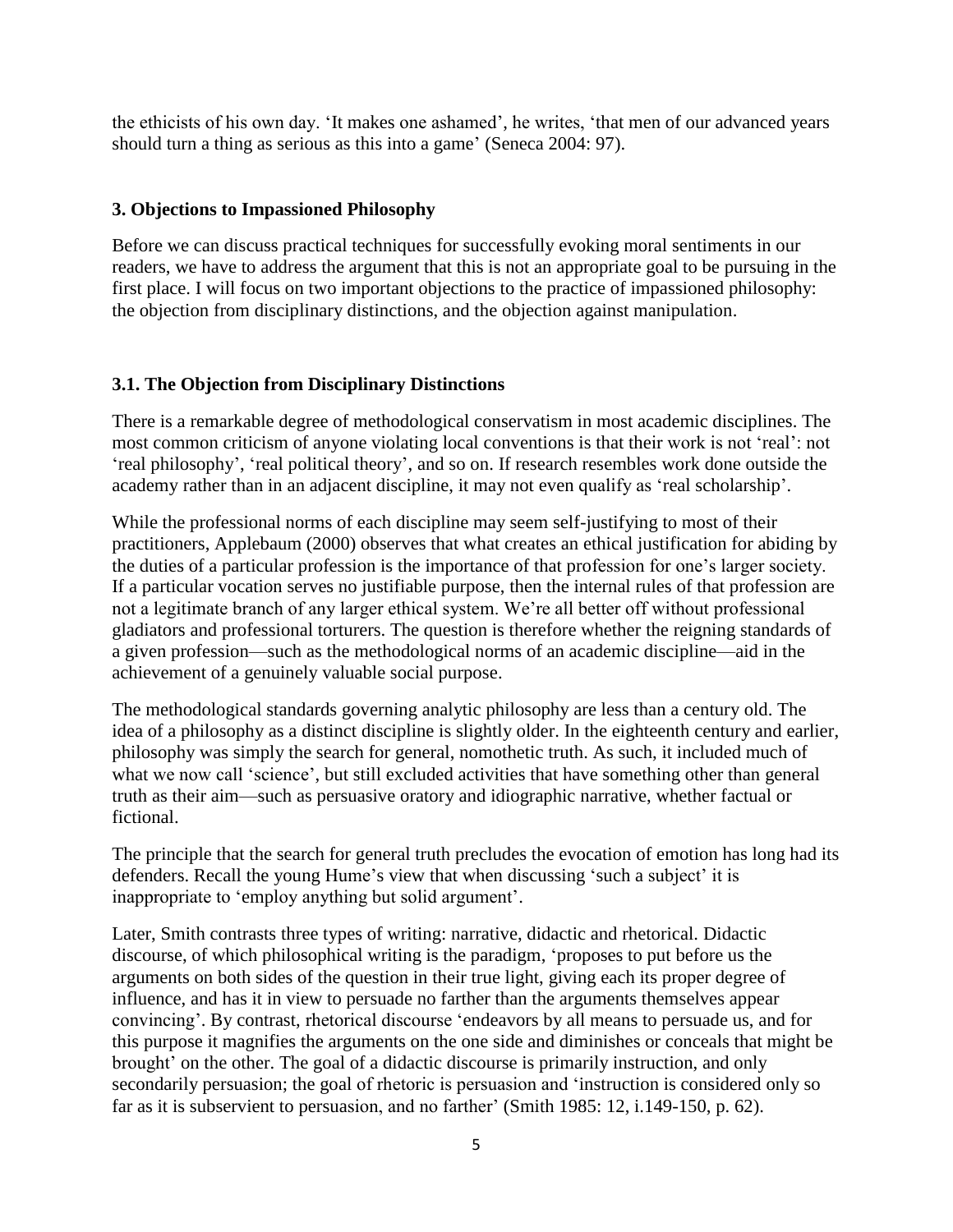Although the line between rhetorical and didactic compositions is sharply drawn, the line between didactic and narrative writing is blurrier. This is most evident in the genre of history, a form of narrative writing that incorporates significant didactic elements. The didactic power of historical and other factual narratives, moreover, suggests a sort of hybrid genre in which an author establishes 'certain principles' that are 'confirmed by examples' (Smith 1985: 17 ii.17, pp. 90-1). This hybrid approach is particularly well-suited for what Smith calls 'the practical sciences of politics and morality or ethics', which he complains 'have of late been treated too much in a speculative manner' (Smith 1985: i.102, p. 41).

If ethics and politics are treated too speculatively—that is, only in terms of nomothetic principles rather than in terms of concrete events in the lives of particular human beings—our moral sentiments may be blocked. 'When a philosopher contemplates characters and manners in his closet', Hume complains, 'the general abstract view of the objects leaves the mind so cold and unmoved, that the sentiments of nature have no room to play, and he scarce feels the difference between vice and virtue'. A historian, by contrast, 'places the objects in their true point of view', and hence develops 'a lively sentiment of blame and praise' (Hume 1985: 568). In all of his post-*Treatise* writings, Hume is therefore careful to illustrate every moral and political point with concrete examples. Hume usually takes his examples from history and the classics; Smith tends to prefer everyday experiences that his readers will recognize from their own lives.

Interdisciplinarity has thus been a hallmark of moral sentimentalism from its beginning (Frazer 2016). Moral sentiments are unlikely to be evoked effectively when one strictly follows the norms of didactic, speculative eighteenth-century philosophy, let alone the norms of analytic philosophy in the twenty-first century. As such, sentimentalists can make common cause with those practising what is now called realist or non-ideal theory, overcoming the barriers between political philosophy and social science (see Jubb's chapter in this volume).

Much of the empirical work cited by realists today is the sort of nomothetic social science that still qualifies as philosophy in the eighteenth-century sense, the kind of 'general facts about human society' that Rawls allows to the otherwise ignorant agents in the original position (Rawls 1999: 116). In order to integrate narrative and didactic elements in the manner advocated by Hume and Smith, sentimentalists are more likely to draw on idiographic work in history and ethnography. They are particularly likely to be drawn to the work of social scientists who favour interpretive rather than causal explanations of human behavior. In the interpretive tradition, tracing others' narratives allow us to identify their motivations, values and worldviews, hence achieving empathetic understanding, what Weber (1978, 7-8) calls *Verstehen.* Although Weber believed that *Verstehen* is compatible with a commitment to value-neutrality, sentimentalists seek such empathetic understanding insofar as it allows for accurate, affectively-laden normative judgments.

There is a growing awareness in the social sciences that accurate accounts of particular incidents can serve as what Thacher (2006) calls 'normative case studies'. A 'phronetic' social science of the sort advocated by Flyvbjerg (2001) considers such cases in order to help us develop the skills of ethical judgment required to guide public decision-making for the better. It is a friendly amendment to this agenda to understand the ethical skills being developed to consist largely in emotional, empathetic sensitivity.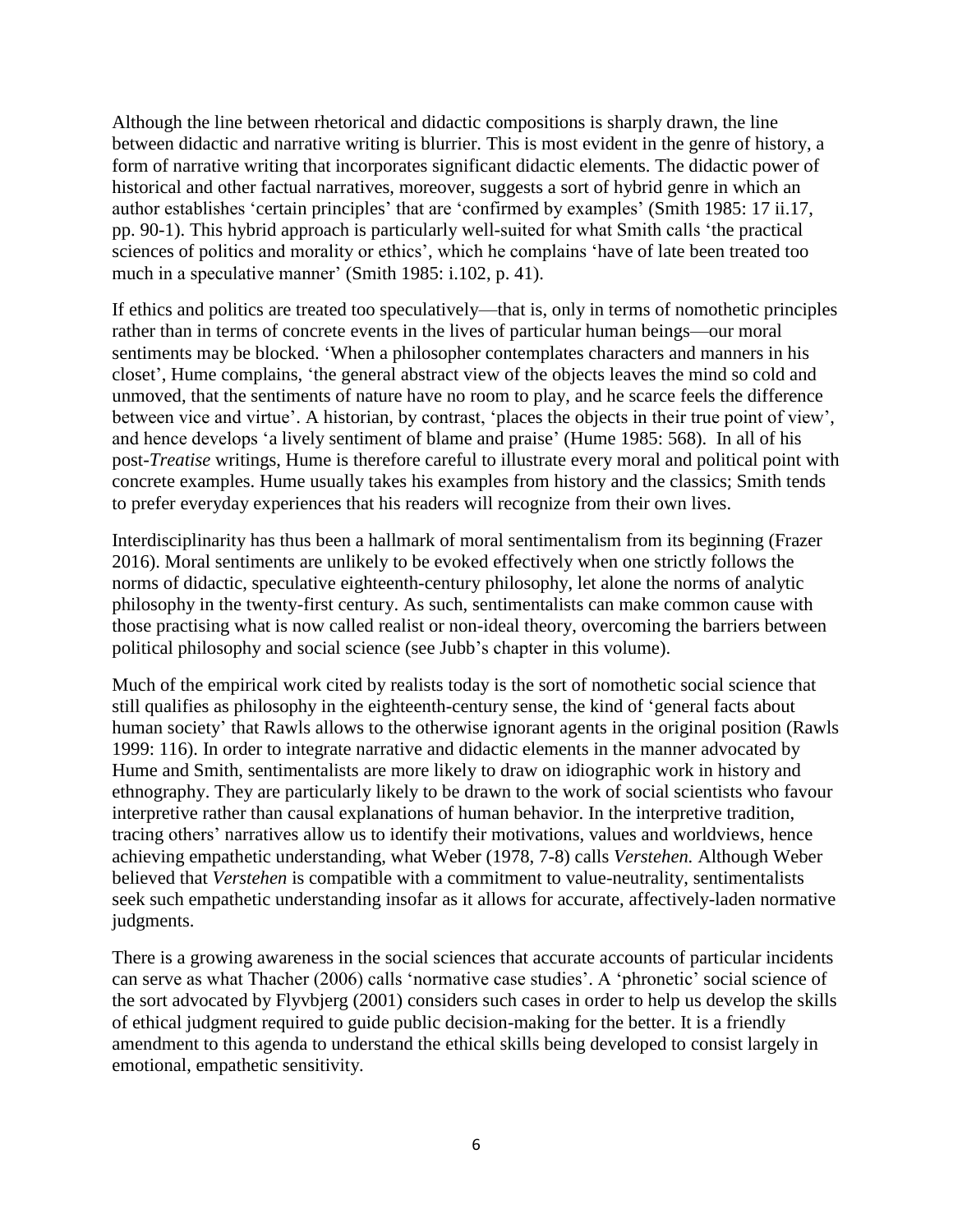In addition to joining forces with those seeking to challenge the division between normative theory and social science, sentimentalists may also ally themselves with those opposed to the division between philosophy and the rest of the humanities—especially the movement that Danto (1985: 63) calls 'philosophy as/and/of literature.' To be sure, turning from factual to fictional narratives poses the danger that fictions will be designed manipulatively, artificially evoking inappropriate moral sentiments. While the particular challenges that a sentimentalist faces when drawing on imaginative literature will be discussed later in this chapter, this worry suggests a second objection to the sentimentalist approach. Even if it is acceptable to challenge reigning disciplinary distinctions, one might still worry that it is unacceptable to evoke moral sentiments in one's readers because doing so is manipulative.

### **3.2. The Objection Against Manipulation**

Recall Hume's contention that evoking moral sentiments is an attempt to 'bribe the reader's assent' (section 2, above). On this view, evoking a reader's sentiments might itself be ethically objectionable—a deformation of the appropriate relationship between an author and a reader, just as bribery is a deformation of the proper relationship between a citizen and an official. This moral objection holds regardless of an author's disciplinary identity, or lack thereof.

Bentham was later to sharpen the point still further, arguing that what Hume said was merely bribery is in fact 'a cloak, and pretense, and alignment, to despotism'. Emotionally evocative literary effects are but 'so many contrivances for avoiding the obligation of appealing to any external standard, and for prevailing upon the reader to accept of the author's sentiment or opinion as a reason for itself' (Bentham 1789/1962: 2:14, 8-9).

Bentham foreshadows the hostility to evoking emotion which we find in the more recent liberal theories. Darwall (1995: 74) interprets Bentham as regarding an obligation to provide public justification 'as a necessary condition of *liberal* public moral debate. When people make a moral claim on others, he suggests, but are unwilling to offer a reason for doing so that others could be expected to accept without already sharing those moral views, this is implicitly coercive.' The contrast here is between the power of an authoritarian demagogue—for whom emotionally manipulative propaganda is just another means of control, no different in this respect from the secret police—and the non-coercive exchange of reasons among equals in democratic discourse.

There is, however, a regrettable slippage in this argument between the idea that public justification requires the provision of public reasons (in the sense of grounds for justification which you expect the entire community to share) and that it requires reasoning (in the sense of collective reliance on the rational faculty alone). As recent sentimentalist political theorists have pointed out, an important implication of moral sentimentalism is that our reasons—whether individual and private or public and shared—cannot come from reason alone (Krause 2008; Frazer 2010; Kingston 2011). Shared reasons imply the existence of shared feelings; this is why sympathy or empathy, the faculties by which emotions are communicated from one person to another, are so important in most versions of sentimentalism (but see Prinz 2011). It is no more despotic, coercive or manipulative for members of a political community to share emotions with one another than it is for them to provide rational arguments to one another.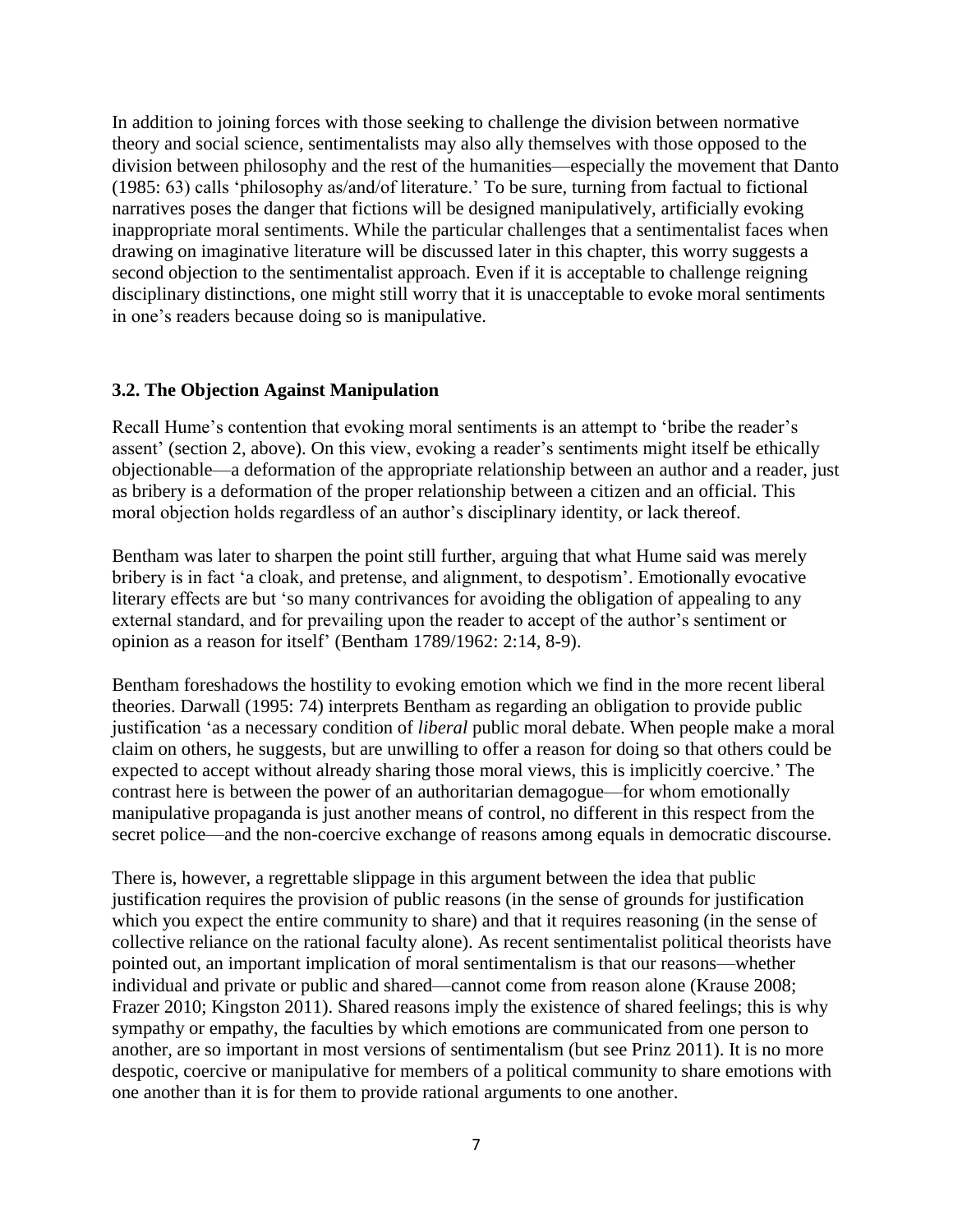Recent philosophers have struggled to provide a precise account of what constitutes manipulation, but there is a general consensus that evoking emotion is neither necessary nor sufficient for manipulation to occur. Most see manipulation as influence that is at best indifferent to whether its target adheres to the relevant standards of good judgment (Coons and Weber 2014: 11-14). This raises the question of whether these relevant standards are objectively binding or are grounded in the subjective commitments of the manipulator, the target, or both. Regardless, if all the parties involved are committed sentimentalists—and if they are objectively correct to in being so—then the ideals in question will call for the feeling of proper emotions. This is not to say that morally unacceptable forms of interpersonal manipulation are impossible among sentimentalists, but that they are just as likely to involve sophistic argumentation as they are to involve the artificial evocation of affect.

### **4. Techniques for Impassioned Philosophy**

Simply establishing that it is permissible to evoke moral sentiments in our readers would be of little value were it impossible for us ever do so successfully. Fortunately, this sentimentalist goal is eminently achievable. Admittedly, evoking emotion is an art rather than a science, and using the techniques described below is neither necessary nor sufficient for impassioned philosophy. It is not necessary because, as has already been mentioned, analytic philosophers often end up evoking moral sentiments without even intending to do so. It is not sufficient because, if not practised with the right degree of philosophical and literary artistry, these techniques cannot be guaranteed to succeed.

## **4.1. Write Interesting Stories**

As is now already evident, the best format for impassioned, sentimentalist normative theory is a genre combining both idiographic and nomothetic elements, both particular narratives and general philosophy. The most important thing sentimentalists should keep in mind when writing a story is that it should be interesting, both in the sense that we use the term 'interesting' today and in its original meaning, still dominant in the eighteenth century, of involving or engaging our interests.

The antiquated and the current uses of 'interesting' are closely connected. As Vermeule (2010: 41) observes, engaging our empathy with another human mind is a sure-fire way to hold our attention. **Sentimentalist theory should be filled with interesting stories, ones in which we sympathetically engage with the characters, allowing their needs and interests to become our own.** Without this engagement with another's interests, we are likely to find ourselves left both cold and bored.

Livy, for example, interests us because 'we enter into all the concerns of the parties and are almost as much affected with them as if we ourselves had been concerned in them' (Smith 1985: 17, ii.27, 95-96). Via sympathy, their interests become our own. Livy and Tacitus lead us 'so far into the sentiments and mind of the actors that they are some of the most striking and interesting passages to be met with in any history' (Smith 1985: 20, ii.67, 113).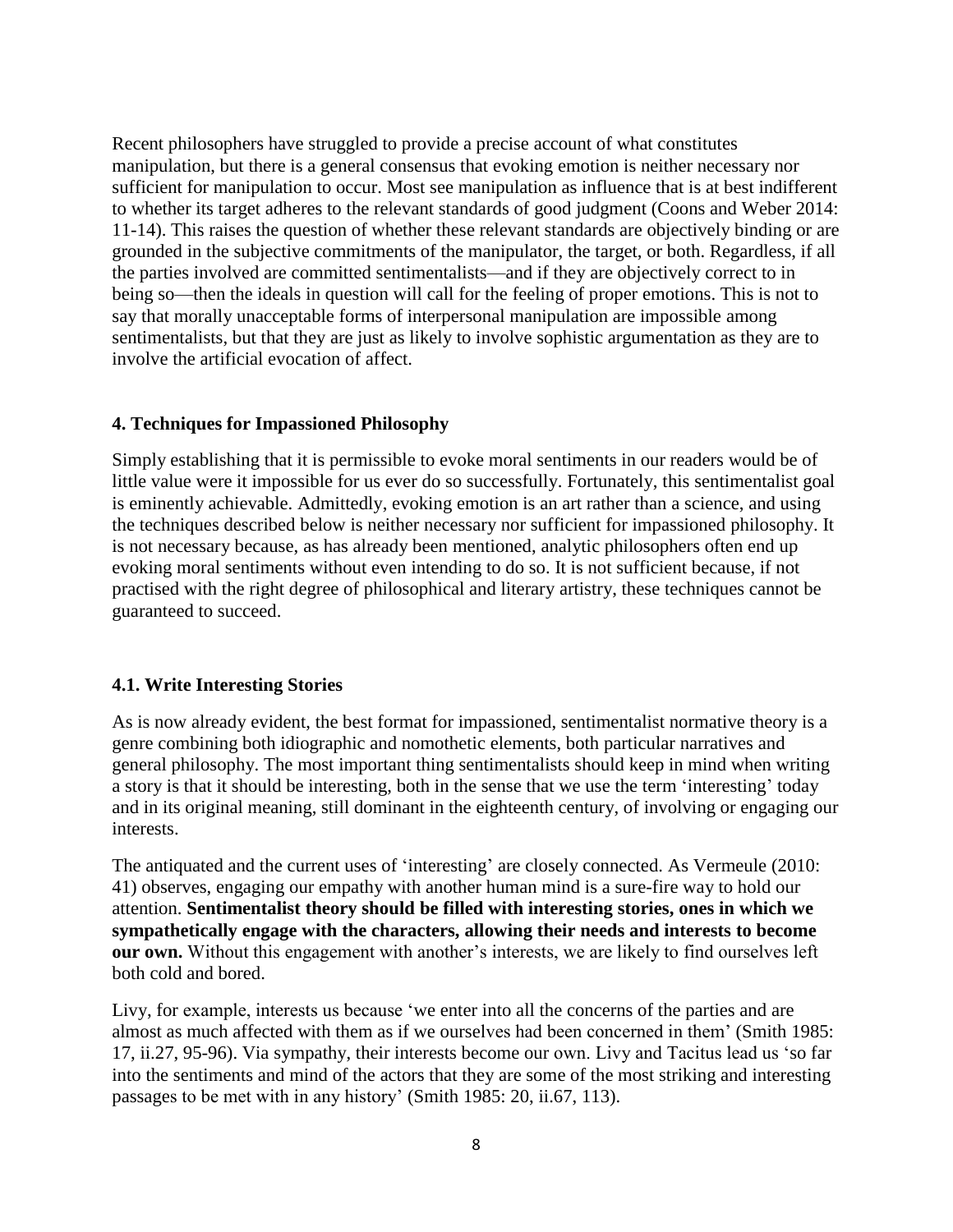Well-written history is always interesting in this way, as are philosophical, didactic writings that make frequent use of well-written narratives. This is probably one of the reasons why historians and ethnographers still regularly find an audience among the educated reading public, while philosophers who are not also storytellers rarely do so.

## **4.2 Show, Don't Tell**

Manipulative rhetoricians often succeed in arousing moral sentiments in their audiences, but they do so in ways very different from those writing in the mode that Hume and Smith advocate. The author of a well-written historical narrative, Smith points out, 'may excite grief or compassion but only by narrating facts which excite those feelings; whereas the orator heightens every incident and pretends at least to be deeply affected by them himself' (Smith 1985: 18, ii.38, 101). A good historian 'acts as if he were an impartial narrator of the facts' (Smith 1985: 7, i.82-83, 35), and 'exclamations in his own person would not suit with the impartiality he is to maintain and the design he is to have in view of narrating facts as they are without magnifying or diminishing them' (Ibid., 18, ii.40, 101).

The best writers in other genres, including the hybrid genre which is most appropriate for sentimentalist political theory, typically share the historian's characteristic 'modesty' in this regard. **When detailing their narratives, sentimentalists should refrain from telling their readers how to feel, letting their stories speak for themselves.** 

Smith and Hume were both, like many of their time, admirers of the essayist Joseph Addison. While previous print moralists would harangue their readers with moral exhortation, following the model of the church sermon, Addison prefers to 'deliver his sentiments in the least assuming manner; and this would incline him rather to narrate what he had seen and heard than to deliver his opinions in his own person' (Smith 1985: 10, i.128, 53). Addison's authorial persona, like Smith's ideal moral judge, is an impartial spectator—'Mr. Spectator', as Addison calls him who simply tells it like he sees it. The immense popularity and influence of Addison's *Spectator* is evidence of the popular power of such non-rhetorical writing.

It is a striking fact of human psychology that this more modest approach can arouse even greater emotional reactions than those aroused by direct rhetorical appeals. Smith argues that it is a 'general rule that when we mean to affect the reader deeply we must have recourse to the indirect method of description, relating the effects the transaction produced both on the actors and the spectators' (Smith 1985: 16, ii.7, 86-87). Creative writers are taught the rule 'show, don't tell', not to establish impartiality or avoid manipulation, but simply to maximize emotional impact. The fact that the same technique is the best way to achieve these two very different objectives is a happy coincidence of human psychology.

### **4.3. Focus on Particulars, Then Generalize**

While analytic theorists often try to deduce particular conclusions from general moral principles, Smith insists that the general rules of morality should only be derived inductively. Specifically, they are to be 'formed, by finding from experience, that all actions of a certain kind, or circumstanced in a certain manner, are approved or disapproved of' (Smith, 1759/1790/1984: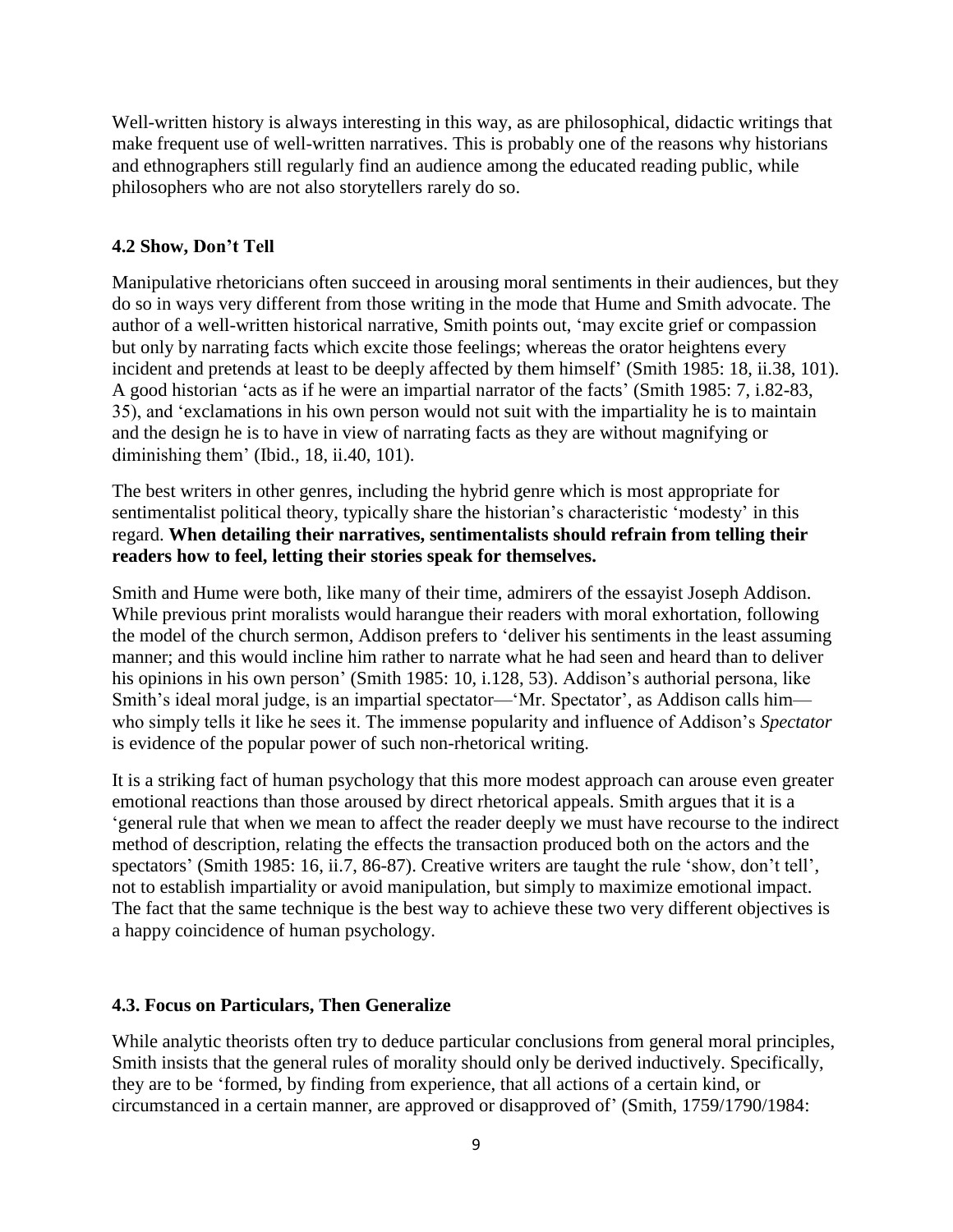III.4.8, 159). **Sentimentalists should begin with empathetic consideration of particulars, only then attempting to extrapolate from these cases to more general principles, rather than vice versa.** When a general principle is stated in the abstract, we are unlikely to have any emotional reaction. When, however, it is inductively derived from a series of cases, each one of which evoked our moral sentiments, it can carry with it the force of the cases that serve as its foundation.

Even within a particular normative case study, the reader's attention is best focused on the subjective experiences of particular individuals. Smith says Tacitus is a particularly good example of an author who focuses on 'internal' micro-level phenomena rather than 'external', macro-level ones. When Tacitus fixes our attention on the psyche of a single individual, our sympathies are 'as it were concentrated, and become greatly stronger than when separated and distracted by the affecting circumstances that befell the several persons involved in a common calamity' (Smith 1985: 20, ii.66, 113).

Once we understand the individual experience of a certain event, we can then generalize to the effects of that event on relevantly similar others. It is then the empathetic understanding of particular experiences that allows us to inductively derive general principles about similar cases from the full range of human life.

It is also the empathetic understanding that each person in a statistic represents an entire subjective world of experience that can prevent large numbers from having their usual morally distorting effects. Bertrand Russell is alleged to have said that 'the mark of a civilized man is the capacity to read a column of numbers and weep', but as Vermeule (2010: 33) observes, 'on this view, none of us is really civilized.' After we have empathetically experienced the suffering of a single individual, however, learning that a troublingly large number of others have experienced something similar can have a profound emotional effect. When we are discussing global poverty, for example, we must never forget that we are discussing the lives of millions of real human beings, each of which could be recounted with the novelistic detail of the stories in Boo's (2012) account of a single Mumbai slum.

Guenther's (2013) phenomenological study of solitary confinement is a good model for how to combine Boo's focus on individual experiences with the pursuit of general philosophical conclusions. Guenther helps us understand that the experience of years of forced isolation is the phenomenological equivalent of death. Cut-off from all others, a prisoner ceases to have the inescapably social experiences that are the markers of living humanity. When we empathetically feel the horror of such living death, we understand the cruelty of subjecting even a single individual to it. We can then extrapolate to the full moral significance of subjecting thousands upon thousands of prisoners to such an experience throughout a nation's penal system. We are then also able to begin establishing normative principles about the importance of social interaction to human life more generally.

## **4.4. Consider Multiple Perspectives**

Whenever we seek to generalize from the subjective experience of a single individual, there is a danger that our generalization will fail to capture the experiences of others. If our chosen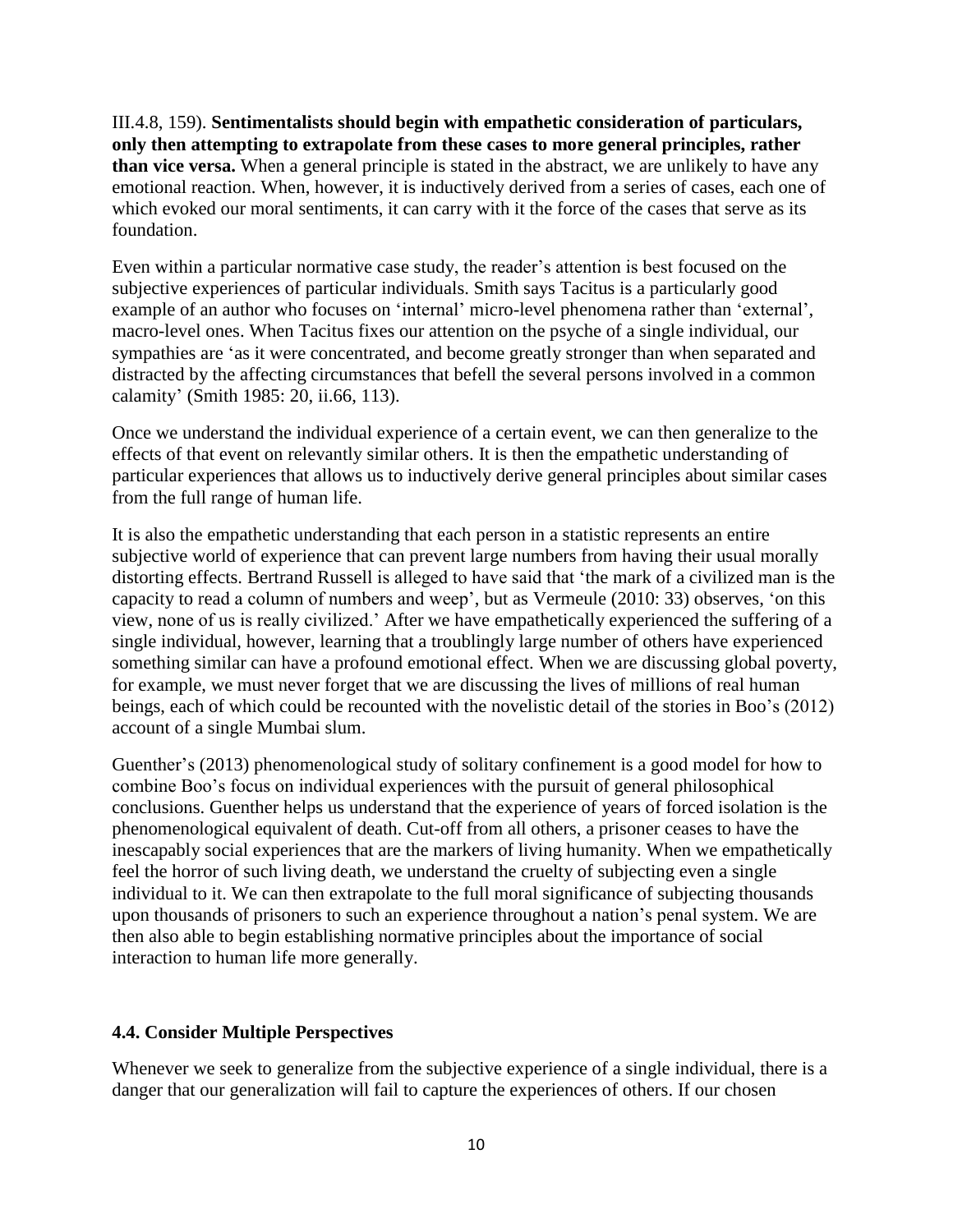individual is not typical, then our generalization may prove misleading. Although we lack the imaginative and emotional resources to engage empathetically with a statistically representative sample of any large population, we can make a concerted effort to find counter-examples to any general theses, and then give the individuals involved in these counter-cases our full empathetic consideration. If the most likely potential counter-examples turn out to have experiences relevantly similar to those we have already considered, this provides important evidence in favour of our general hypothesis. Those wishing to question our generalization are always free to suggest other potential counter-examples.

In many politically important cases, however, generalizations that hold true about the subjective experiences of all individuals involved are neither possible nor desirable. Politics typically involves conflict between competing interests and worldviews. **When groups with radically different experiences of a given situation are in conflict with each other, it is appropriate to consider the perspectives of representative members of each of the conflicting groups.** The ideal moral judge, Smith famously argues, is an impartial spectator; in cases where we are naturally biased in favor of one party in a conflict, our moral sentiments will be improved if we try to overcome our initial partiality.

Smith argues that, when observing a conflict, an impartial spectator must attempt to achieve what he calls 'divided sympathy' (Smith 1759/1790/1984: I.ii.3.1, 34). We have to consider the experiences of those on both sides of the conflict empathetically, and try to form sensitive evaluations of each of them in turn. Doing so cannot involve a single narrative with a single protagonist, but multiple, *Rashomon*-style narratives of a given case in which the perspective of each party is given due consideration.

Academics tend to come from the political left (Gross 2013), and typically have an inclination to side with those whom they see as oppressed. But Smith warns us against this instinct, and urges us to consider the perspective of both the alleged victim and the alleged oppressor in any potential case of injustice. What our initial reaction tells us is cruel or unjust may, with greater empathetic consideration of all the parties involved, turn out to have been motivated by laudable moral sentiments, such as a commitment to the common good (Smith 1759/1790/1984: II.ii.3.8, 88-9). Neither the perspective of the powerful nor that of the powerless should be privileged. We may ultimately conclude that some current practice—modern policing, for example—is indeed oppressive, but doing so impartially requires that we consider the point of view of the police (as in Fassin 2013) as well as the policed (as in Goffman 2014).

### **4.5. Use Psychologically Realistic Fiction**

Sentimentalist normative argumentation requires piling narrative upon narrative, but narratives are an expensive resource. All consideration of narratives is emotionally and imaginatively draining—especially when contrasted with the ease with which a clever undergraduate can construct sound and valid arguments. Any adequate narrative will demand more space than is typically possible in a journal article. And some kinds of narrative are also expensive to source, requiring years of ethnographic fieldwork or archival exploration. This raises the question of whether the narratives that sentimentalists use must be drawn from the careful, fact-checked work of historians, ethnographers and journalists, or can they just be made up—whether by theorists themselves or by professional writers of fiction?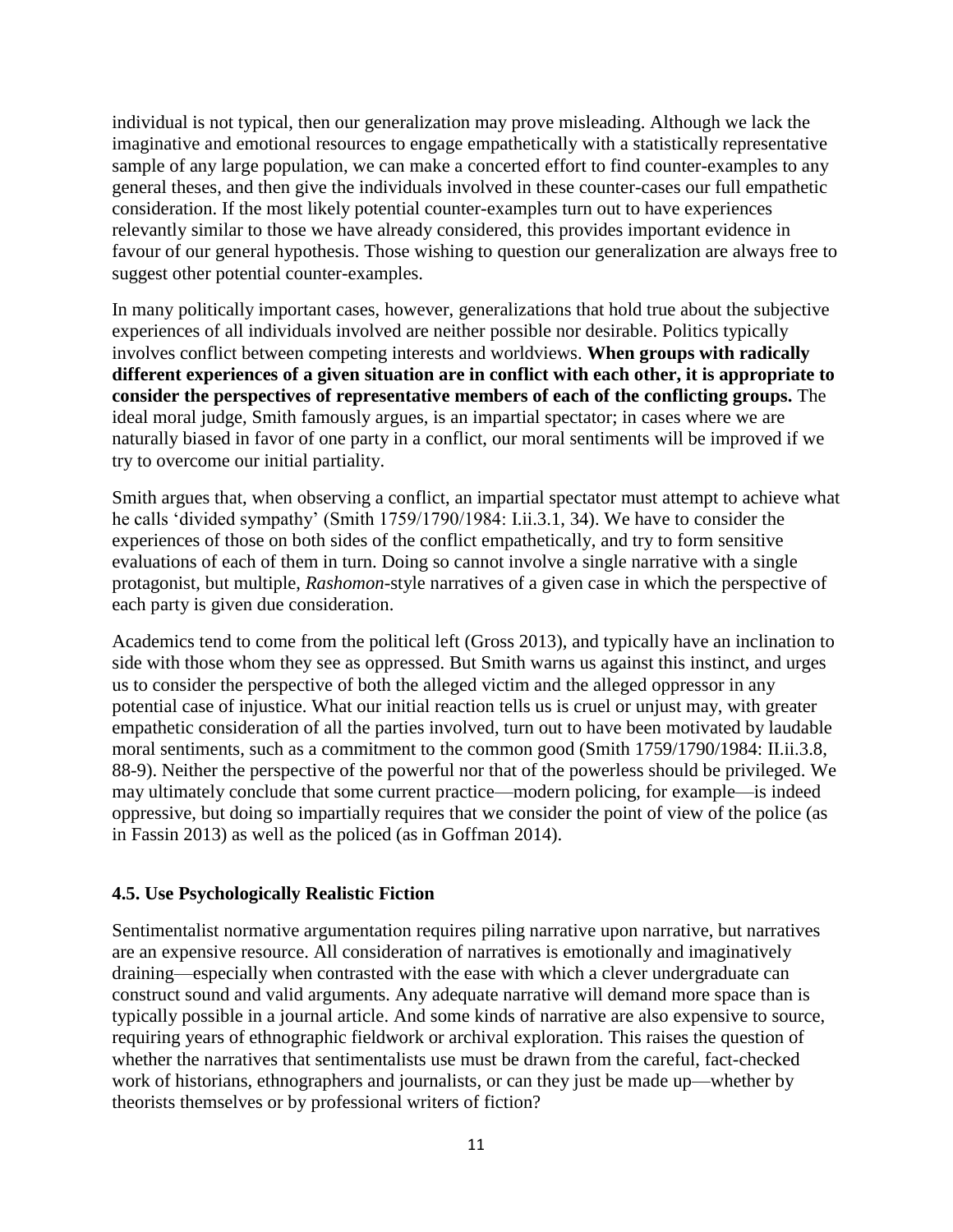Hume himself took a clear stand against creative writing. While poets 'can paint virtue in the most charming colours', their undisciplined imaginations often lead them to 'become advocates for vice.' By contrast, 'historians have been, almost without exception, the true friends of virtue, and have always represented it in its proper colours' (Hume 1985: 567). While it would be wrong to conclude that historians, ethnographers and journalists have never been guilty of emotionally manipulating their readers through the use of one-sided, unrealistic or even wholly fabricated narratives, when they have done so they have been violating the norms of their respective professions. Creative writers are not held accountable to reality in this way.

Those defending fiction under the rubric of 'philosophy as/and/of literature' find their inspiration in Aristotle, who maintains that 'poetry is more philosophical and more elevated [that is, of greater ethical import] than history, since poetry relates more of the universal, while history relates particulars'. While history recounts 'actual events', poetry recounts 'the kinds of things that might occur … the kinds of things which it suits a certain kind of person to say or do, in terms of probability or necessity' (Aristotle 1995: 1451b, 59-61). Sentimentalists are likely to value fiction most highly in terms of its ability to trace what Nussbaum (1995: 5) calls 'the effect of circumstances on the emotions and the inner world' and its unparalleled efficacy in promoting 'identification and sympathy in the reader'.

Just as fiction can describe 'the kinds of things that might occur', however, it can also describe the kinds of things that could never occur. **Fiction need not be realistic in all its details to be useful to sentimentalists, but if it is to show us anything real about the moral sentiments then characters' inner worlds must be realistic, even if the outer worlds that surround them are not.** It is fine to fill a fictional case with dragons, spaceships, experience machines, and baroque trolley systems, as long as we can empathize with the three-dimensional characters trying to navigate these bizarre circumstances. In order not to distort our moral sentiments, however, writers must avoid flat characters like demonic villains and angelic heroes. The presence of such impossible people is a warning sign that readers are being manipulated.

The problem here is that, while it is always possible to check the accuracy of a factual narrative, there is no objective test for the psychological realism of a fictional narrative. All we can rely on is our own power to recognize and empathize with what we appreciate to be plausibly human states of mind. For example, it seems psychologically realistic to most readers that the protagonist of Thomson's (1971) famous thought experiment about abortion would deeply resent being attached to an ailing violinist for nine months. Since no one has actually experienced this particular procedure, however, there is no way to check how it actually makes someone feel.

With their preference for high culture over low, academics tend to assume that great literature is more likely to be psychologically realistic than popular fiction or their own amateur storytelling. Philosophers have a particular liking for recent, philosophically-informed high fiction, such as the works of Milan Kundera, J. M. Coetzee, and David Foster Wallace. Nineteenth-century novels are also popular, from those by Jane Austen at the beginning of the century to those by Henry James at the end (the latter no doubt a favourite, at least in part, thanks to the reflected philosophical prestige from brother William).

All of these are wonderful sources for narratives, to be sure, but literary genius is by no means necessary for the purpose of sentimentalist normative argumentation. Smith's own homely stories throughout *The Theory of Moral Sentiments*—think, for example, of the unfortunate tale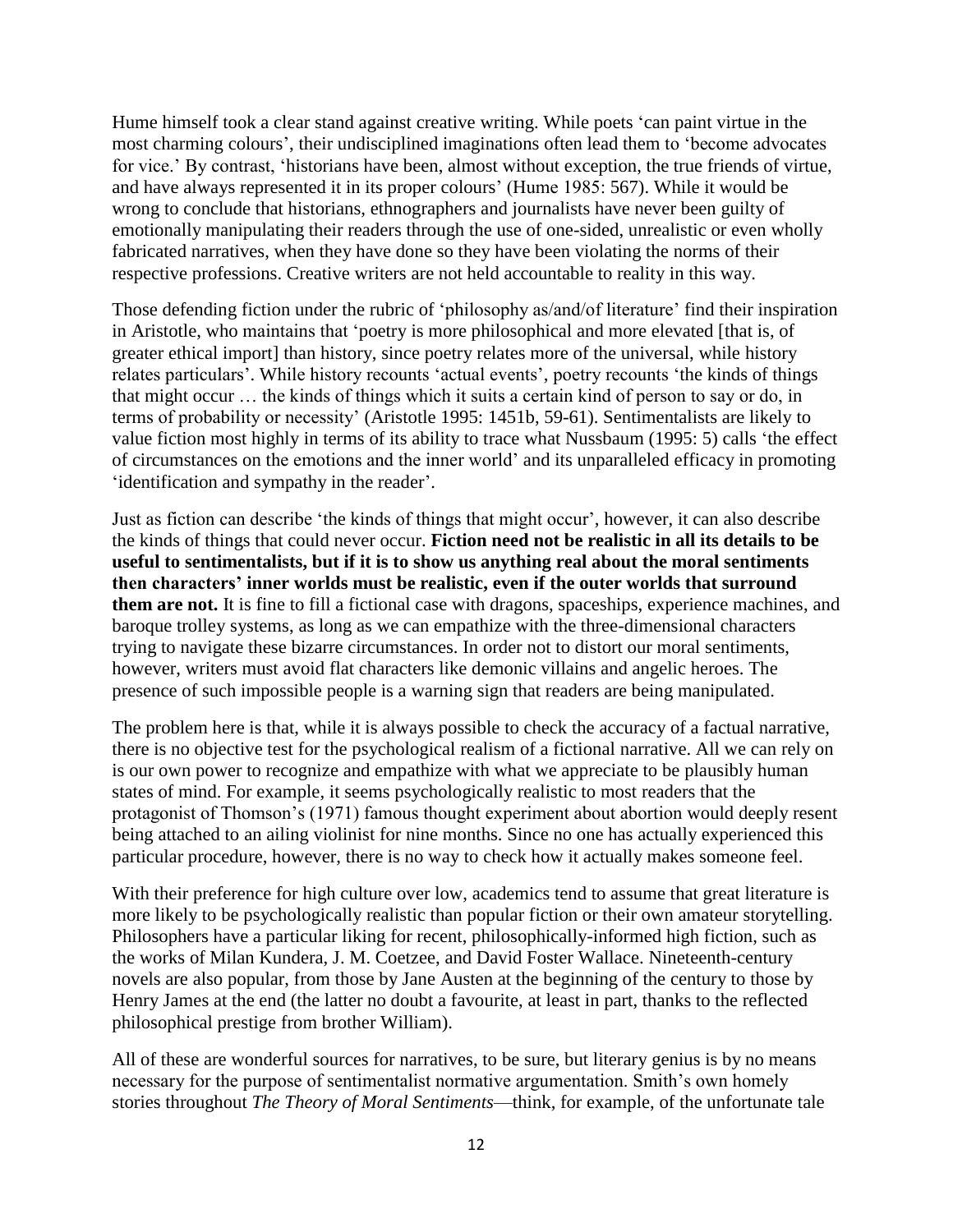of the poor man's son (Smith, 1759/1790/1984: IV.i.8, 181)—are all highly realistic examples of the kinds of effects that circumstances can have on our inner life, but none rise to the level of great literature. Thomson's is a more recent example of a successful philosopher-written narrative, as is Williams's (1981: 18) more realistic story of the spouse-rescuer with 'one thought too many.' While it is important not to underestimate the literary gifts of Smith, Williams, or Thomson, theorists without the creative genius of Kundera or James might nonetheless hope to craft serviceable fictions of this caliber.

### **4.6. Write in Simple, Ordinary Language**

Good writers, in any genre, share sentiments with their readers. Indeed, the central thesis of Smith's *Lectures on Rhetoric and Belles Lettres* is that 'when the sentiment of the speaker is expressed in a neat, clear, plain and clever manner, and the passion or affection he is possessed of and intends, by sympathy, to communicate to his hearer is plainly and cleverly hit off, then and then only the expression has all the force and beauty that language can give it' (Smith 1985: 6, i.v.56, 25). The *Lectures* is by and large a how-to guide designed to help Smith's students achieve this goal. Sentimentalists today would still be well-advised to follow his stylistic suggestions.

A recurring theme in Smith's lectures is the contrast between the straightforward lucidity of Jonathan Swift and the opaque floridity of the third Earl of Shaftesbury. Shaftesbury, Smith explains, fell prey to a mistake to which we are all vulnerable. 'The idea we form of a good style is almost contrary to that which we commonly hear', Smith explains. 'Hence it is that we conceive the further one's style is removed from the common manner … it is so much the nearer to the purity and perfection we have in view' (Smith 1985: 8, i.103, 42). This belief is, of course, mistaken. **In order to evoke sentiments in their readers effectively, writers should use a style of prose continuous with the ordinary language that is the normal vehicle of emotional communication in everyday life.**

Academics today would never be attracted to the aristocratic excesses of Shaftesbury's antiquated mode of writing. Instead of aping the baroque floridity of aristocratic oratory, most philosophers now seek to gain prestige by aping the dry, technical style that predominates in high-status STEM fields. Yet there are a number of ways in which these seemingly opposed modes of artificial communication are surprisingly similar. For example, the tempo of normal speech varies considerably with the matter being discussed, but both artificial modes maintain a constant rhythm even when 'this uniform and regular cadence is not at all proper' (Smith 1985: 5, i.50, 22). Both artificial modes make everyone sound the same, whereas in natural communication 'when all other circumstances are alike the character of the author must make the style different' (Smith 1985: 8, i.97, 40). The list could be continued; in each case, artificial styles prevent emotional reactions in readers while everyday language encourages them.

Perhaps the most common way of distinguishing artificial modes of communication from ordinary speech is through the use of foreign terms. Greek or Latin words and phrases—and, even worse, Latin grammatical structures—lend an unearned air of authority to English prose, but at the price of turning it into something that is not quite English. Bad writing, both in Smith's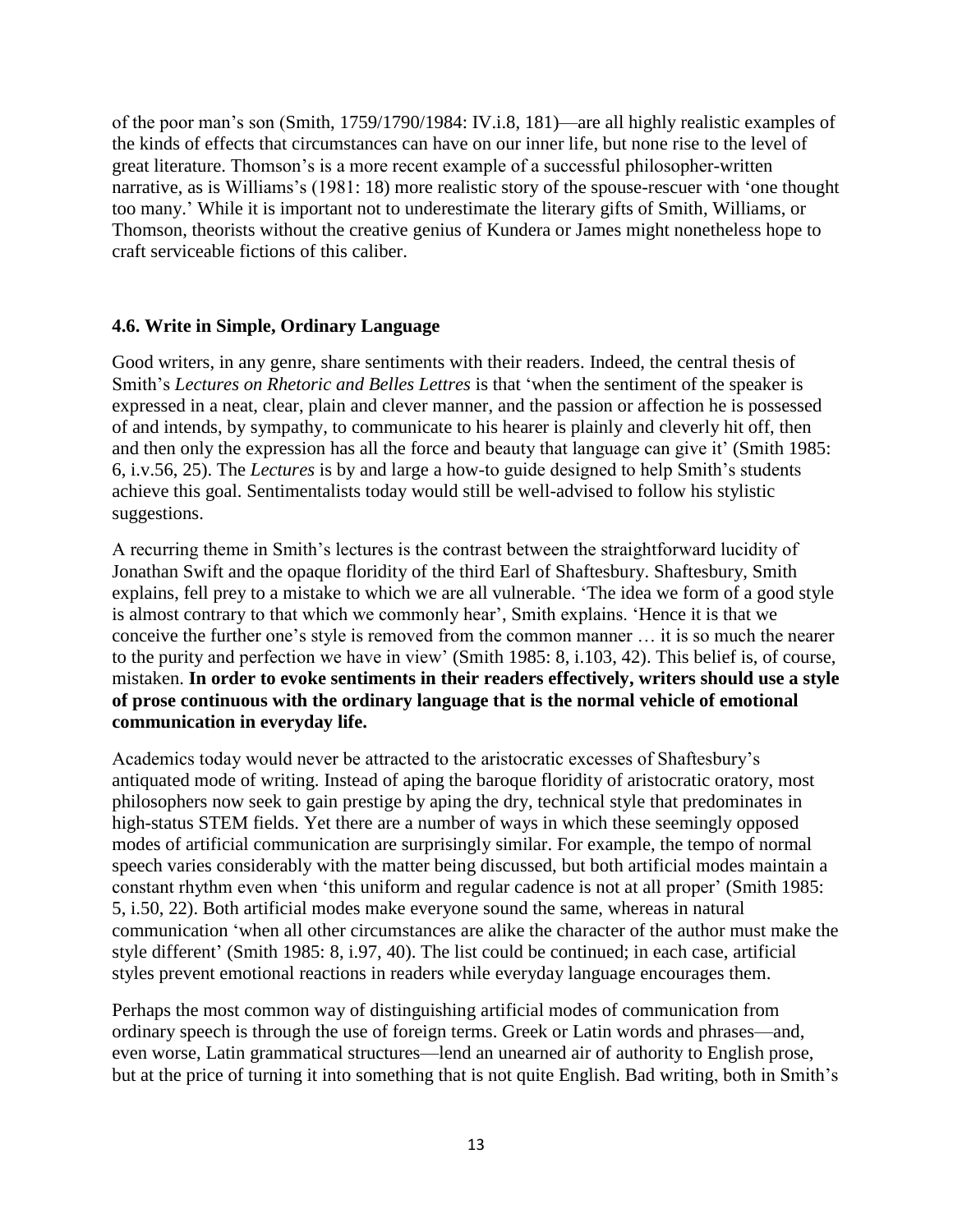day and our own, often has 'a great deal of the air of translations from another language' (Smith 1985: 2, i.10, 7).

Smith argues that the words we use 'should be natives … of the language we speak in'. As always, this rule is justified in terms of the best means of evoking sentiments in our readers. 'Foreigners', Smith explains, 'though they may signify the same thing, never convey the idea with such strength as those [words that] we are acquainted with' (Smith 1985: 2, i.1, 3). Just think of the effects of choosing a word like '*ressentiment*' over 'resentment'. The gain in prestige is hardly worth the loss of evocative force. To be sure, Smith admits that foreign words 'may be naturalized by time and be as familiar to us as those which are originally our own, and may then be used with great freedom' (Smith 1985: 2, i.1, 3). Only then can these words connect with everyday life and the speech found within it, and hence carry the emotional force of these associations with lived experience.

If a neologism is needed, it should be constructed from one or more terms found in everyday English. Smith praises Greek philosophers for using only words found in their own language even when coining new terms of art (Smith 1985: 2, i.4, 4). In later centuries, German authors made use of a similar practice. Contrast Freud's *das Es, das Ich*, and *das Über-Ich* to his English translator's id, ego and superego.

The effect of all of these recommendations will be to narrow the gulf between political theory and all other forms of discourse, both elite and popular. This loss of disciplinary distinctiveness, however, is to be celebrated rather than mourned. For one thing, it is likely to increase the 'impact' of political theory outside the academy. Lay readers are happy to learn from academics, but only if these academics are willing to speak in the interesting, unavoidably impassioned language of normal human life. To be sure, public intellectuals are often excoriated for failing to produce 'real scholarship', but we have already seen that this accusation should carry no ethical weight.

'Be a philosopher', Hume famously urges us, 'but amidst all your philosophy be still a man' (Hume 1748/1776/2000: 1.6, 7). Since academics must, unavoidably, remain human beings, we should not be ashamed that the same sort of impassioned argumentation that is persuasive among the general population is also the best form of argumentation available to us.

### **References**

Applebaum, Arthur. 2000. *Ethics for Adversaries: The Morality of Roles in Public and Professional Life*. Princeton, NJ: Princeton University Press.

Aristotle. 1995. *Poetics*. Edited and Translated by Stephen Halliwell. Aristotle XXIII. Loeb Classical Library 199. Cambridge, MA: Harvard University Press, 1995.

Ayer, Alfred Jules. 1936. *Language, Truth and Logic* New York: Dover Publications. Bentham, Jeremy. 1789/1962. *Introduction to the Principles of Morals and Legislation* in *The Works of Jeremy Bentham*, ed. J. Bowring. New York: Russell & Russell. Boo, Katherine. 2012. *Behind the Beautiful Forevers: Life, Death and Hope in a Mumbai Undercity*. New York: Random House.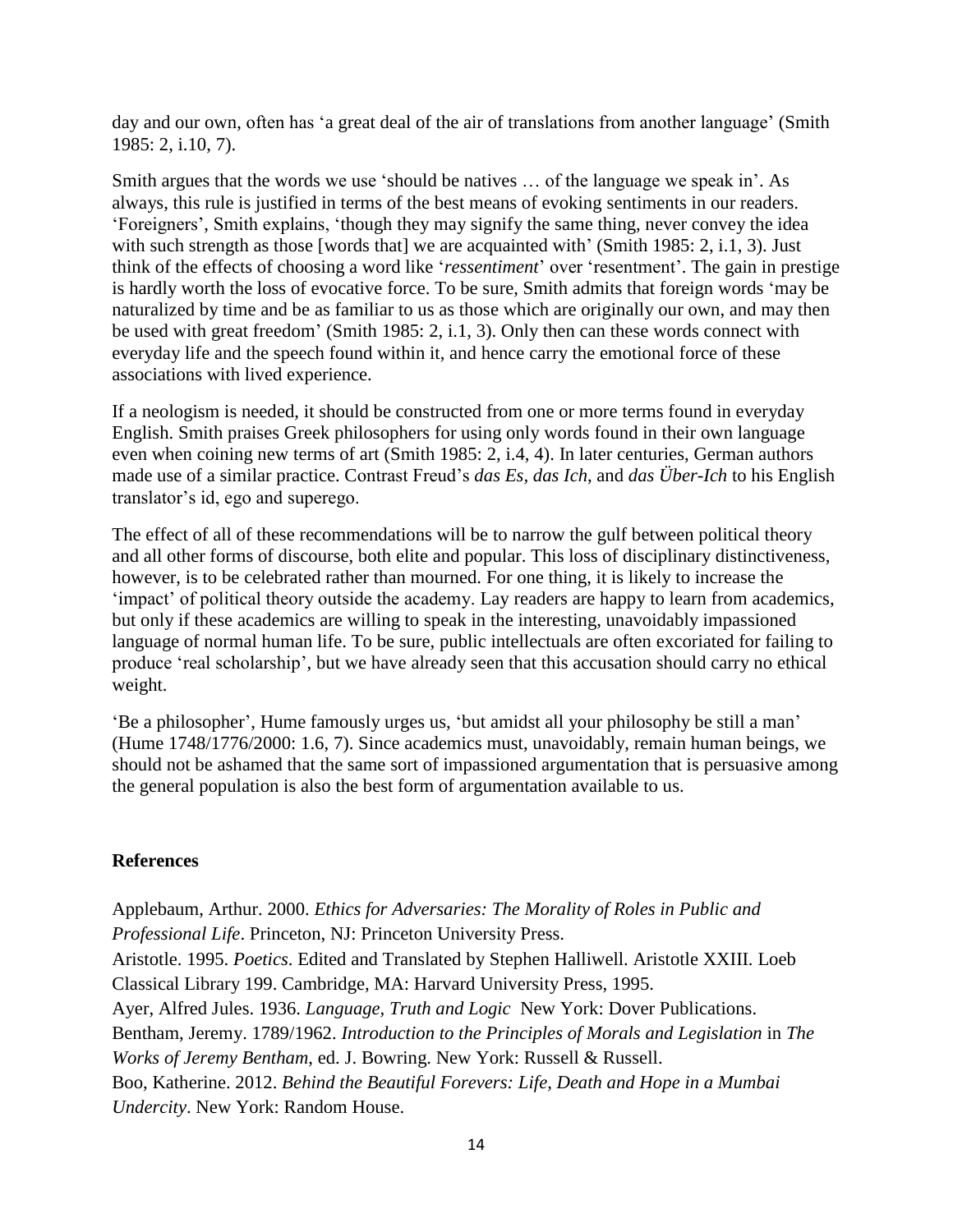Box, M.A. 1990. *The Suasive Art of David Hume*. Princeton, NJ: Princeton University Press. Coons, Christian and Michael Weber. 2014. Editor's Introduction to *Manipulation: Theory and Practice*. New York: Oxford University Press, 1-16.

Damasio, Antonio R. 1994.*Descartes' Error: Emotion, Reason and the Human Brain*. New York: G. P. Putnam's Sons.

Danto, Arthurt C. 1985. "Philosophy as/and/of Literature." In John Rajchman and Cornel West, eds. *Post-Analytic Philosophy*. New York: Columbia University Press.

D'Arms, Justin and Daniel Jacobson. 2000. "Sentiment and Value," *Ethics* 110, 722-748.

Darwall, Stephen. 1995. "Hume and the Invention of Utilitarianism," in M A. Stewart and John P. Wright, eds. *Hume and Hume's Connexions*. State College, PA: Penn State University Press, 58-82.

Fassin, Didier. 2013. *Enforcing Order: An Ethnography of Urban Policing*. Malden, MA: Polity Press.

Flyvbjerg, Bent. 2001. *Making Social Science Matter*. New York: Cambridge University Press. Frazer, Michael L. 2007. "John Rawls: Between Two Enlightenments." *Political Theory*, 35:6, 756-780.

Frazer, Michael L. 2010. *The Enlightenment of Sympathy: Justice and the Moral Sentiments in the Eighteenth Century and Today*. New York: Oxford University Press.

Frazer, Michael L. 2013. "Sentimentalism without Relativism," in James Fleming, ed. *NOMOS LIII: Passions and Emotions*. New York: NYU Press, 19-37.

Frazer, Michael L. 2015. "Anatomist and Painter: Hume's Struggles as a Sentimental Stylist," in Heather Kerr, David Lemmings and Robert Phiddian, eds. *Passions, Sympathy and Print* 

*Culture: Public Opinion and Emotional Authenticity in Eighteenth-Century Britain*. New York: Palgrave-Macmillan.

Frazer, Michael L. 2016. "Interdisciplinary Before the Disciplines: Sentimentalism and the Science of Man," in R. Debes and Karsten Stueber, eds. *Taking Ethical Sentimentalism Seriously*. New York: Cambridge University Press.

Gewirth, Alan. 1968. "Meta-Ethics and Normative Ethics," *Mind* 69:274, 187-205.

Gewirth, Alan. 1970. Metaethics and Moral Neutrality," *Ethics* 78:3, 214-225.

Gibbard, Allan. 1990. *Wise Choices, Apt Feelings: A Theory of Normative Judgment*. Cambridge, MA: Harvard University Press.

Goffman, Alice. 2014. *On the Run: fugitive Life in an American City*. Chicago, IL: the University of Chicago Press.

Gross, Neil. 2013. *Why Are Professors Liberal and Why Do Conservatives Care?* Cambridge, MA: Harvard University Press.

Guenther, Lisa. 2013. *Solitary Confinement: Social Death and its Afterlives*. Minneappolis, MN: The University of Minnesota Press.

Haidt, Jonathan. 2001. "The Emotional Dog and Its Rational Tail: A Social Intuitionist Approach to Moral Judgment," *Psychological Review*. 108, 814-834.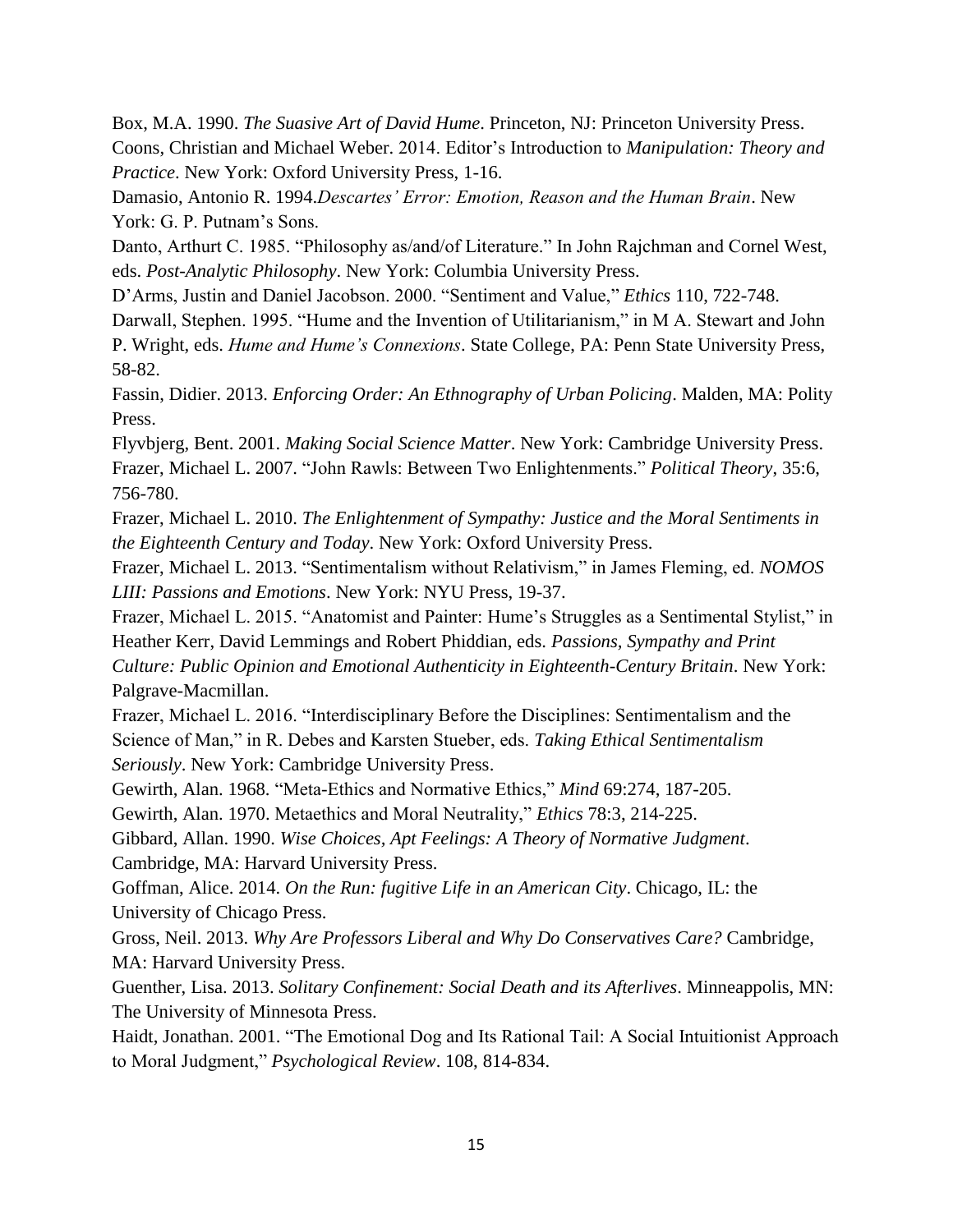Hall, Cheryl. 2005.*The Trouble with Passion: Political Theory Beyond the Reign of Reason.*  New York: Routledge.

Hume, David. 1740/2000. *A Treatise of Human Nature*. Edited by David Fate Norton and Mary J. Norton. New York: Oxford University Press.

Hume, David. 1748/1776/2000. Edited by Tom L. Beauchamp. New York: Oxford University Press.

Hume, David. 1985. *Essays, Moral, Political, and Literary* Edited by Eugene F. Miller. Revised Edition. Indianapolis: Liberty Fund.

Kingston, Rebecca. 2011. *Public Passion: Rethinking the Grounds for Political Justice*. Montreal: McGill-Queen's University Press.

Krause, Sharon. R. 2008. *Civil Passions: Moral Sentiment and Democratic Deliberation*. Princeton, NJ: Princeton University Press.

Marcus, George E. W. Russell Neuman and Michael Mackuen. 2000. *Affective Intelligence and Political Judgment.* Chicago: The University of Chicago Press.

Nichols, Shaun. 2004. *Sentimental Rules: On the Natural Foundations of Moral Judgment*. New York: Oxford University Press.

Nussbaum, Martha C. 1990. *Love's Knowledge: Essays on Philosophy and Literature.* New York: Oxford University Press.

Nussbaum, Martha C. 1995. *Poetic Justice. The Literary Imagination and Public Life*. Boston: Beacon Press.

Prinz, Jesse J. 2007. *The Emotional Construction of Morals*. New York: Oxford University Press.

Prinz, Jesse J. 2011. "Is Empathy Necessary for Morality?" in Amy Coplan and Peter Goldie, eds. *Empathy: Philosophical and Psychological Perspectives.* New York: Oxford University Press, 211-229.

Rawls, John. 1996. *Political Liberalism*. Revised Paperback Edition. New York: Columbia University Press.

Rawls, John. 1999. *A Theory of Justice*. Revised Edition. Cambridge, MA: The Belknap Press of Harvard University Press.

Seneca. 2004. *Letters from a Stoic: Epistulae Morales ad Lucilium*. Selected and Translated with an Introduction by Robin Campbell. New York: Penguin Classics.

Singer, Peter. 1972. "Famine, Affluence, and Morality." *Philosophy and Public Affairs*. 1:3, 229- 243.

Slote, Michael. 2010. *Moral Sentimentalism*. New York: Oxford University Press.

Smith, Adam. 1759/1790/1984. *The Theory of Moral Sentiments*.. Edited by A. L. Macfie and D. D Raphael. Indianapolis, IN: Liberty Fund.

Smith, Adam. 1985. *Lectures on Rhetoric and Belles Lettres*. Edited by J. C. Bryce. Indianapolis, IN: Liberty Fund.

Solomon, R. C. 1970. "Normative and Meta-Ethics," *Philosophy and Phenomenological Research* 31:1, 97-107.